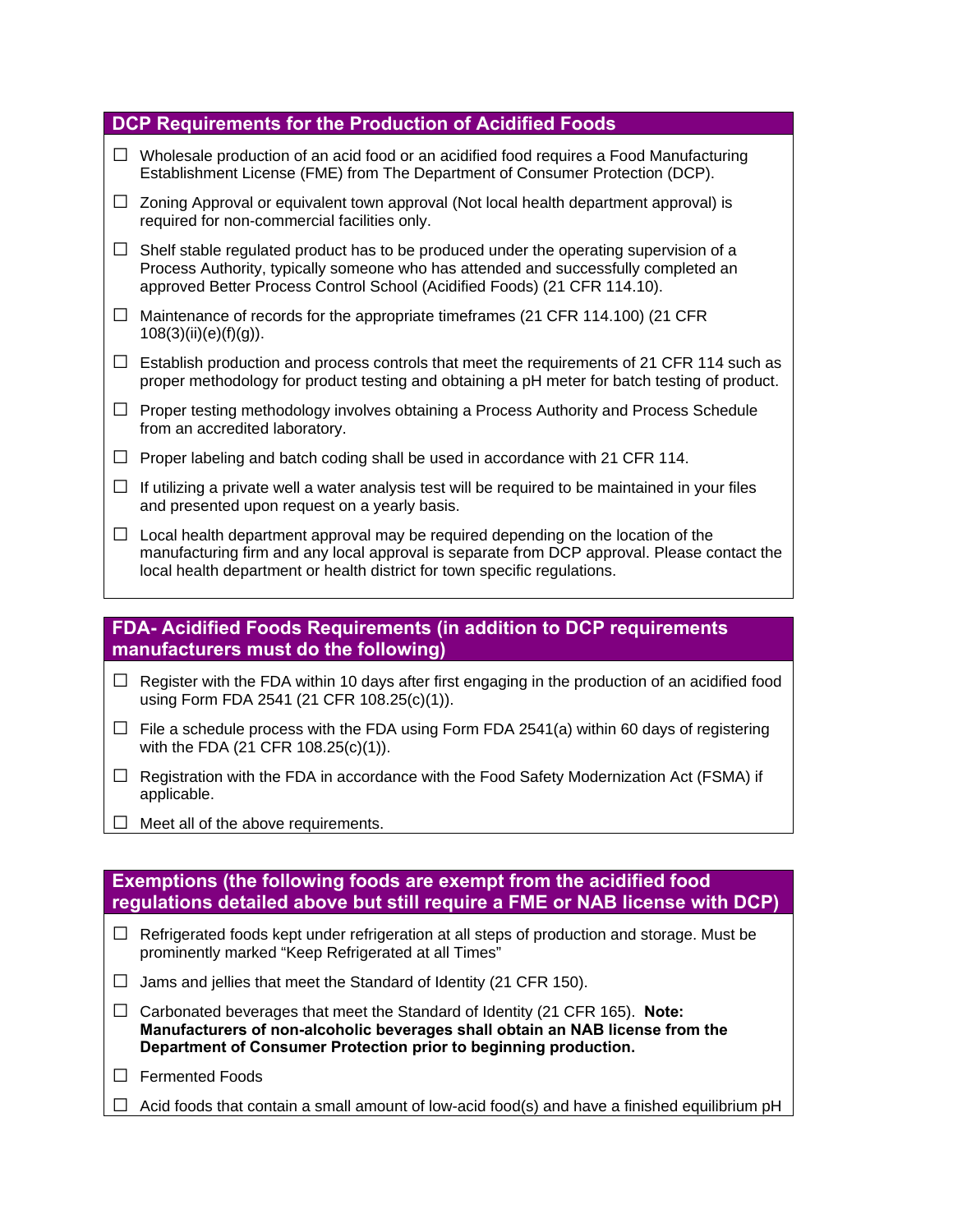that does not significantly differ from that of the predominant acid or acid food (21 CFR 114.3(b)) (Ex. Some Salad Dressings)

**NOTE: All product exemptions for acidified foods are determined by Department of Consumer Protection and are not at the manufacturer's discretion. If a firm believes their product falls under an exemption product approval shall still be granted by the Department of Consumer Protection and a Food Manufacturing License obtained.** 

## **Requirements for Farm Exemption regarding the production of Acidified Foods (CGS21a-24a):**

- **□** Retail production only (certified farmers markets only).
- **□** Includes: Food items with a pH value of 4.6 or less upon completion of the recipe.
- **□** Manufactured on a Residential Farm from product grown primarily on the farm. The exemption specifically requires that "…such acidified food products, jams, jellies or preserves are prepared with fruit or vegetables **grown on such farm**."
- **□** The property has to be utilized as a farm and the primary residence of the owner has to be on the farm.

#### **Requires:**

- **□** Approved water source
- **□** pH test of finished product
- **□** restricted use of kitchen
- **□** completion of a safe handling food course
- **□** Proper Labeling "**"Not prepared in a government inspected kitchen." (>10 pt type)**

\*This document is meant for general guidance purposes only and may not include all requirements necessary to obtain a license with the Department of Consumer Protection and/or the FDA.\* The Department of Consumer Protection reserves the right to alter or change the requirements set forth within this document.<sup>\*</sup>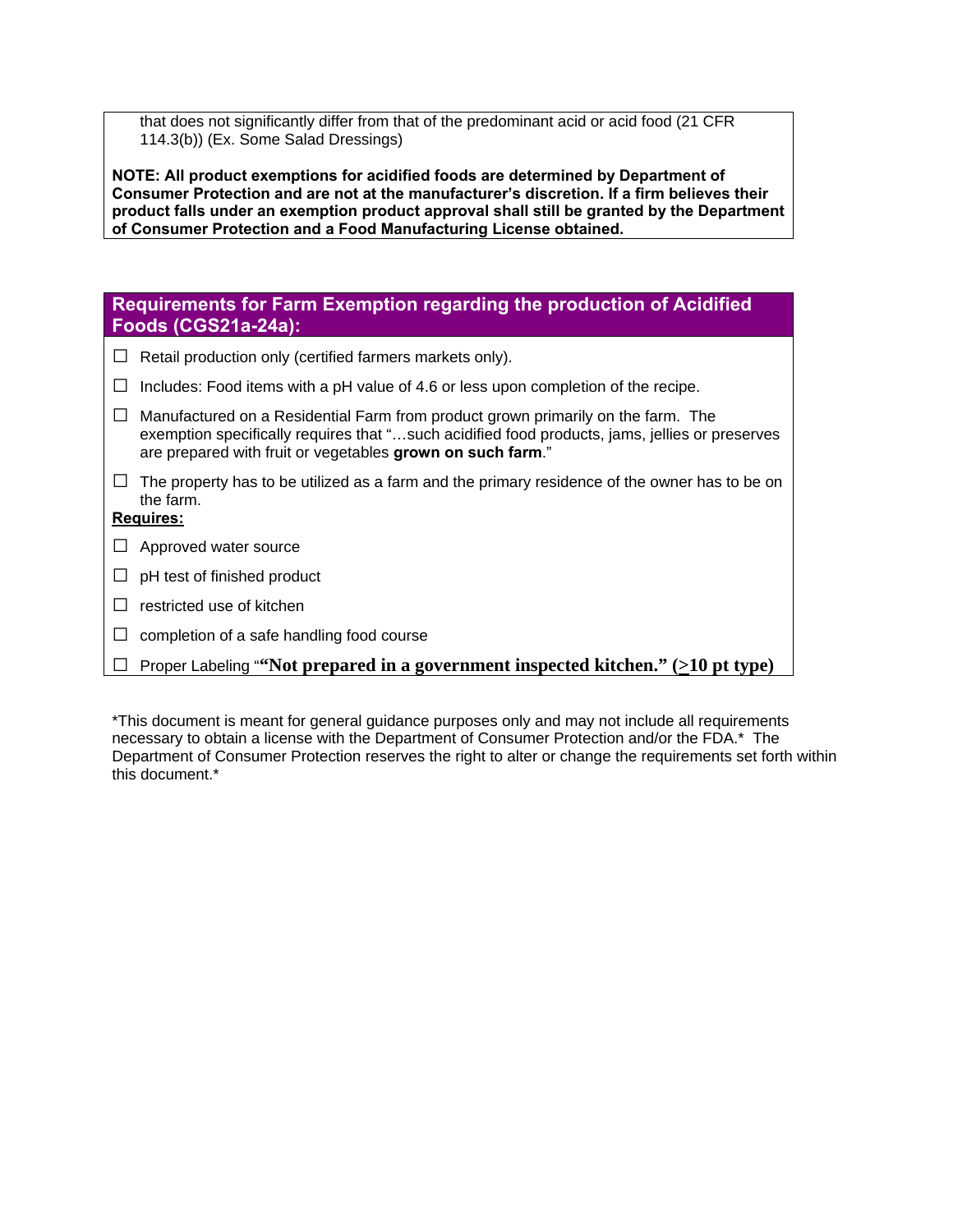| <b>Bakery Licensing Requirements:</b> |                                                                                                                                                                                                                                                                           |
|---------------------------------------|---------------------------------------------------------------------------------------------------------------------------------------------------------------------------------------------------------------------------------------------------------------------------|
| ⊔                                     | Apply for a Bakery License on the Department of Consumer Protections website.                                                                                                                                                                                             |
| $\Box$                                | Zoning Approval or equivalent town approval (Not local health department approval) for non-<br>commercial properties.                                                                                                                                                     |
| ⊔                                     | If using a shared facility the operator must provide documentation granting permission to use that<br>facility from the owner of the shared kitchen, including days and times facility will be used, such as a<br>lease agreement.                                        |
| $\Box$                                | Water source – If utilizing a private well a water analysis will be required to be completed on an<br>annual basis, maintained in your files and presented upon request.                                                                                                  |
| $\perp$                               | Food safety training certification.                                                                                                                                                                                                                                       |
| $\Box$                                | Local health department approval may be required depending on if the bakery is a retail or wholesale<br>bakery. Please contact the local health department or health district for town specific regulations.                                                              |
| ⊔                                     | Wholesale Bakeries shall also register with the FDA in accordance with the Food Safety<br>Modernization Act (FSMA). Please see<br>http://www.fda.gov/Food/GuidanceRegulation/GuidanceDocumentsRegulatoryInformation/ucm33195<br>9.htm for FSMA registration requirements. |
|                                       |                                                                                                                                                                                                                                                                           |
|                                       |                                                                                                                                                                                                                                                                           |

# **Food Manufacturing Establishment License (FME):**

#### **REQUIREMENTS FOR MANUFACTURING RETAIL AND WHOLESALE FOOD PRODUCTS:**

- **□** Zoning Approval or equivalent town approval (Not local health department approval).
- **□** If using a shared facility the operator must provide documentation granting permission to use that facility from the owner of the shared kitchen, including days and times facility will be used, such as a lease agreement.
- **□** Water source If utilizing a private well a water analysis will be required to be completed on an annual basis, maintained in your files and presented upon request.
- **□** Food safety training certification.
- **□** Local health department approval may be required depending on if the food manufacturer is a retail or wholesale firm. Please contact the local health department or health district for town specific regulations.
- **□** Wholesale Food Manufacturers shall also register with the FDA in accordance with the Food Safety Modernization Act (FSMA). Please see http://www.fda.gov/Food/GuidanceRegulation/GuidanceDocumentsRegulatoryInformation/ucm33195 9.htm for FSMA registration requirements.

#### **ADDITONAL REQUIREMENTS TO MANUFACTURE WHOLESALE FOOD PRODUCTS:**

- **□** An FME license is required for the production of prepared wholesale food products. "Prepared" means a process of canning, cooking, freezing, dehydrating, milling, repacking or cutting.
- **□** Registration with the FDA in accordance with the Food Safety Modernization Act (FSMA), if